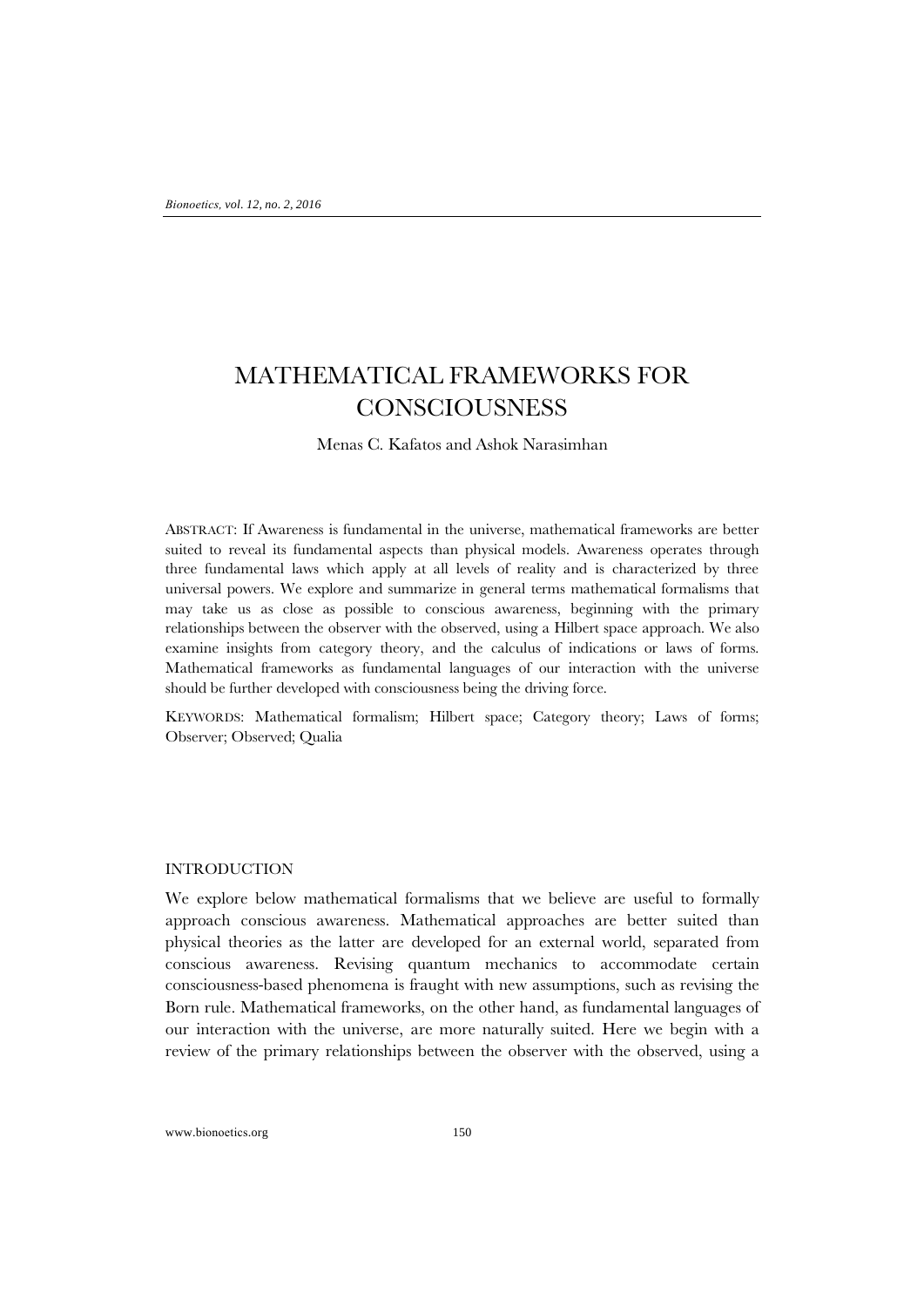Hilbert space approach, suitable for primary qualia<sup>[1](#page-1-0)</sup>. Then we examine insights from category theory, and the calculus of indications or laws of forms.

## THREE LAWS OF NATURE AND QUALIA

In previous works<sup>[2](#page-1-1)</sup><sup>[3](#page-1-2)</sup> we have developed generalized Complementarity as a foundational Law for all realms of reality. The fundamental relationships between subjects and objects form the foundation of qualia. The world of experiences reveals three fundamental Laws of Nature, reflected in quantum mechanics (QM) but even beyond to psychophysical, mental, in fact in all human endeavors, *and* in the way Consciousness objectifies the world: *Complementarity, recursion, and creative interactivity*.

*Complementarity* (or *Integrated Polarity*) is the first unifying Law, where ultimately the *apparent opposites become unified at the deeper levels* of universal Consciousness*.*  Complementarity is at the foundation of the Copenhagen Interpretation (CI) and the von Neumann Orthodox QM interpretation. As complementary relations are too ubiquitous, implying that QM is the starting point for developing a scientific framework of consciousness, but as we have argued, more naturally developed in mathematical approaches.

The second Law is *Recursion* (or *Correspondence*), which can be simply stated, "as here, so elsewhere", "as above, so below"[4](#page-1-3) . Recursion allows science to be conducted as a universality of scientific descriptions is assumed, with all physics laws applying everywhere.

The third Law, *Creative Interactivity*, provides a framework of interactions at many different levels, such as interactions between subjects and objects, between sentient beings (in which case it takes on the special form of *Sentience*<sup>3</sup>); between stars and planets, cells and cells, etc.

The three Laws *give meaning to the universe,* they are the principles of organization and manifestation of the cosmos. Along with the three Laws, Awareness projects the

<span id="page-1-0"></span><sup>1</sup> Kafatos, M.C. (2015). "Fundamental Mathematics of Consciousness", *Bionoetics: The Journal of Natural and Social Philosophy,* 11(2): 175-188 [http://www.cosmosandhistory.org/index.php/journal.](http://www.cosmosandhistory.org/index.php/journal)

<span id="page-1-1"></span><sup>2</sup> Kafatos, M., Nadeau, R. (1990; 2000). *The Conscious Universe,* Springer Verlag, New York. And, Kafatos, M. (2011). "The Science of Wholeness", in *Analecta Husserliana*, T. Tymieniecka, A.Grandpierre (edit.), Springer Science, Business Media, B.V.

<span id="page-1-2"></span><sup>3</sup> Theise, N.D., Kafatos, M.C. (2016). Fundamental Awareness: A Framework for Integrating Science, Philosophy and Metaphysics, *Communicative & Integrative Biology* 9(3): 00-00.

<span id="page-1-3"></span><sup>4</sup> Theise, N. D., Kafatos, M**.** C. (2013). "Sentience Everywhere: Complexity Theory, Panpsychism & the Role of Sentience in Self-Organization of the Universe", *Journal of Consciousness Exploration & Research*, **4**, (4): 378-390.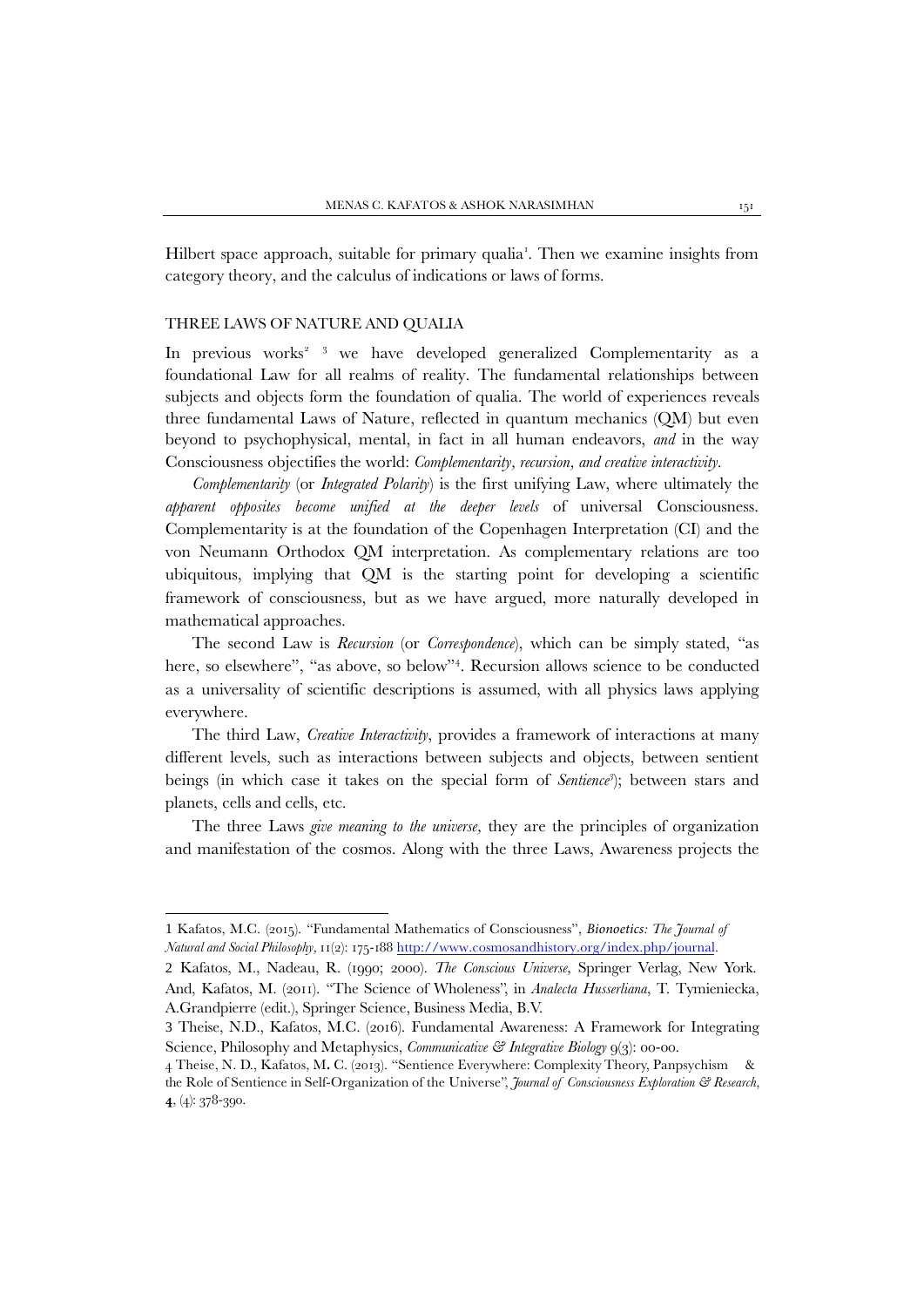cosmos through a very large, if not infinite, number of powers. Three are universal and most important: Will, Knowledge and Action<sup>1</sup>.

We next focus on *qualia*, individual instances of subjective, conscious experience. The so-called "hard problem"[5](#page-2-0) addresses the seemingly impossible task for science to account for experience in terms of physical theories. Experience cannot be taken out of a quantum-based ontology, as observation implies experience, see for example von Neumann<sup>6</sup>. The issue of what is the meaning of collapse and the role of observation has recently been addressed<sup>[7](#page-2-2)</sup>: Quantum non-local, eraser experiments actually imply the existence of a universal Observer (O) beyond space-time. It is *structured or organized information* that is responsible for the collapse of the wave function and not some mysterious mental action tied to observation by a human observer<sup>6  $8$ </sup> (o). This actually fits well in the mathematical framework described below.

# MATHEMATICS OF PRIMARY SUBJECT OBJECT RELATIONSHIPS

The mathematics has been developed and presented elsewhere'. The view proposed, on which we build here, is that working with physical theories alone will not lead to a framework of consciousness and such efforts are doomed to fail. The starting point, is an *ontological assumption, an axiomatic* approach similar to all mathematical formalisms: Here, *universal Awareness operates at every level of reality*. The three Laws, allow universal Awareness, which otherwise would be unmanifest and unknowable, to operate and give rise to all subjective experiences. Qualia, give rise to all levels of subjective experience and are the fundamental building blocks of the Conscious Universe. In the mathematical formalism,

 $\langle \cdot | \cdot \rangle$  is the symbol for absolute undifferentiated Consciousness

|) is the symbol for Subject, i.e.  $|\rangle$  = "I"

 $\langle$  is the symbol is for Object, i.e.  $\langle$  = "That"

<span id="page-2-0"></span><sup>5</sup> Chalmers, D.J. (1995). "Facing Up to the Problem of Consciousness", *Journal of Consciousness Studies* **2** (3): 200- 219.

<span id="page-2-1"></span><sup>6</sup> von Neumann, J. (1955). *Mathematical Foundations of Quantum Mechanics*, translated by Robert T. Beyer, Princeton University Press, Princeton, NJ.

<span id="page-2-2"></span><sup>7</sup> Narasimhan, A., Kafatos, M.C. (2016). "Wave Particle Duality, the Observer and Retrocausality", in AIP Retrocausality Conference, D. Sheehan (edit.), http://arxiv.org/abs/1608.06722.

<span id="page-2-3"></span><sup>8</sup> Stapp, H.P. (2009). Mind, Matter and Quantu*m Mechanics*, Springer Verlag, Berlin, Heidelberg.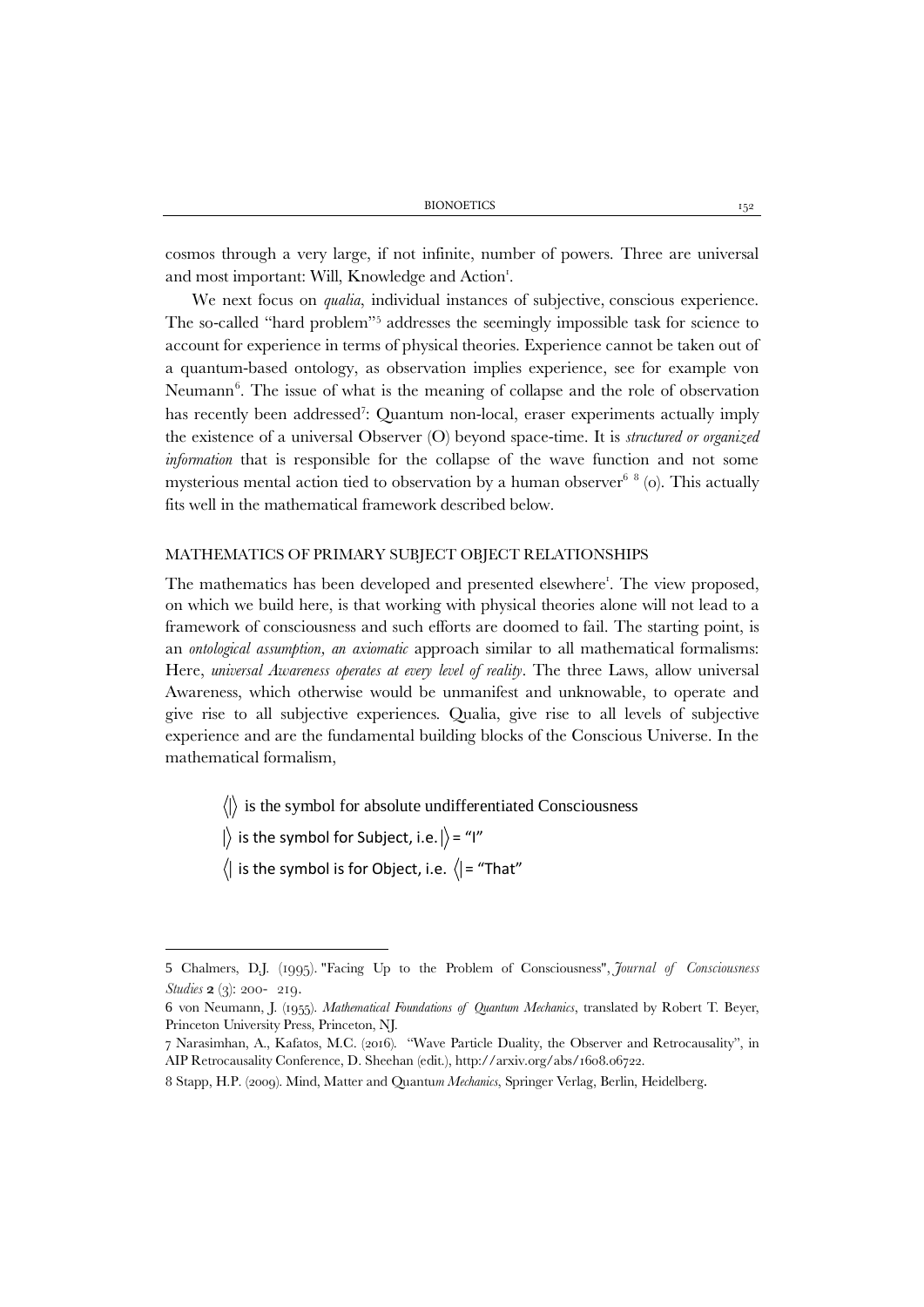Moreover, the *A* symbol is "Am". We then use the convention  $A|\rangle = |\rangle$  "I Am". While  $\langle | A^+ = \langle |$ 

means "That Am I". "I Am" is existence of Subject; while "That Am" is existence of Object. Subject and Object are *not* yet differentiated, they form the primordial qualia relationship between what eventually will become a separated object from subject, the *fundamental complementarity*. The adjoint  $A^+$  is used in keeping with Hilbert space formalism. Further details can be found in Kafatos<sup>1</sup>. There are *five universal and logical (mathematical) statements*:

I That I (Am) That That (Am) I I (Am) That



**Figure 1**: Subject-Object relationships where there is no separation. The universal powers of Consciousness are indicated.

All three fundamental Laws, complementarity, recursion and creative interactivity, are operating at these five levels (see Fig. 1): For example, Complementarity is operating as the fundamental relationship between Subject and Object, etc. However, as we move next to the level of breakdown of the above universal relationships, "persistence" of what is the Power of pure *Will* gives rise to (limited) power of will to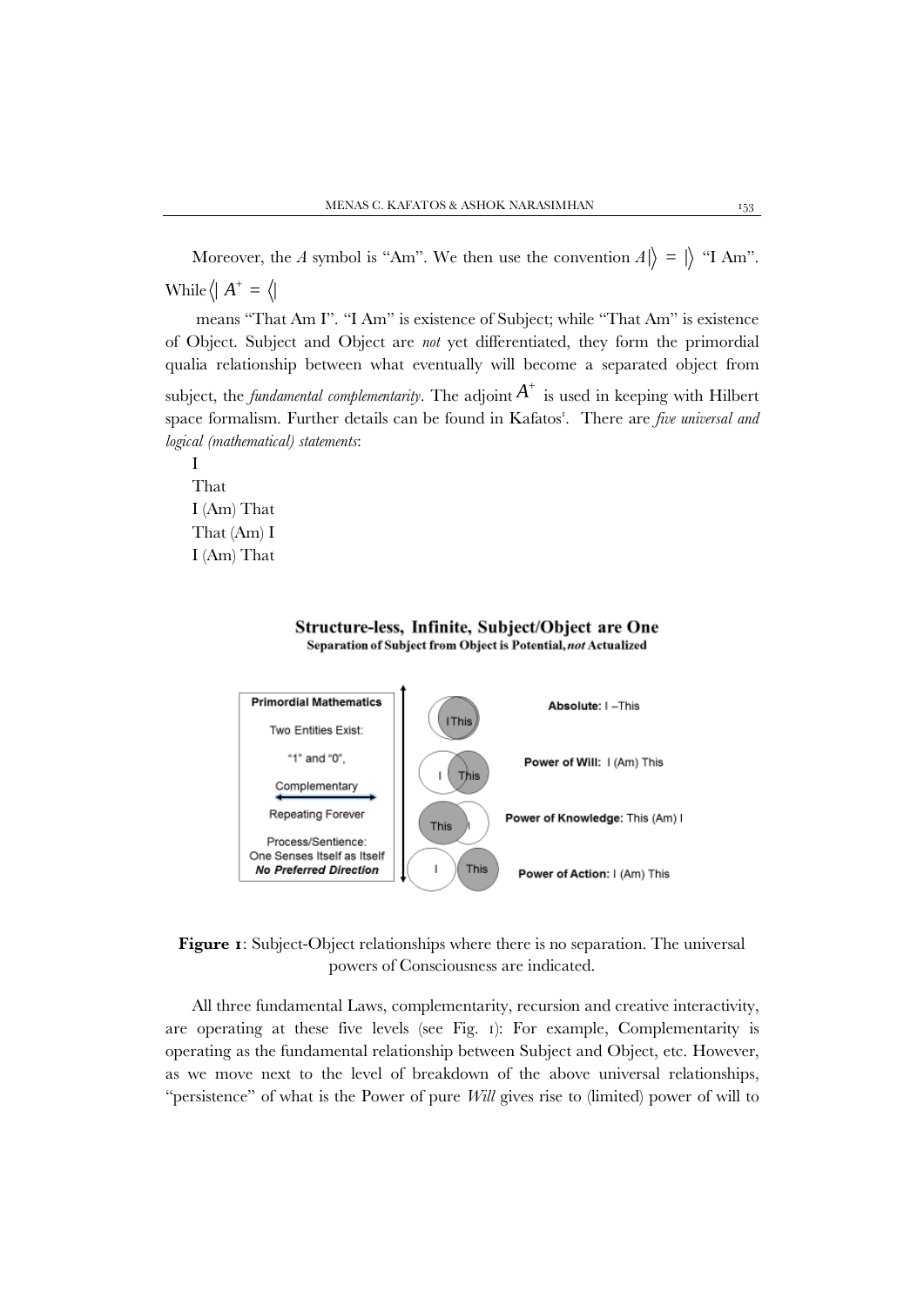BIONOETICS 154

know and act, etc. When the Subject and Object become separated, a certain *veiling of Consciousness occurs, which may be manifest in quantum non-locality*[9](#page-4-0) . The simple logical statements presented above break down, the universal  $\parallel$  and  $\parallel$  (equivalent to two vector states in Hilbert space) now become limited subjects and limited, the mathematics becomes much more complex, instead of **0** and **I**, we now have an infinite set of vectors, representing infinitely many sentient beings, interacting with each other and sensing objects. What occurs is the logical statement **I** (Am) **Not** that, or **That Not** (Am) I. Here the symmetry that applied to the first five levels breaks down, which may *allow space, time and mass to arise*; as well as limited will (of subjects), limited knowledge (of objects), and limited action (between subjects and objects), *providing an account of qualia*.

The world appears as classical, composed of separate subjects and objects. However, the general principles of complementarity, recursion, and sentience still hold but now in an infinitely complex set of entities. The universe is then born. In summary, Consciousness or Universal Awareness produces object-subject relationships. *Fundamental mathematics at the first five "pure" levels is the expression of the fundamental Laws.* Science, through mathematical physics involving dynamics (springing out of fundamental mathematics of the three Laws) is utilized by our minds and intellect to provide the qualia of understanding of our environment.

Finally, when the Subject – Object identity breaks down, we also have the universal Observer (Subject) that *appears* to be separate from the individual observer (o), in space-time. It is remarkable that quantum eraser experiments actually reveal this separation.

# MATHEMATICS OF CATEGORY THEORY

The next formalism that is particularly useful to qualitative descriptions of fundamental Consciousness and the Laws of Nature is Category theory. Here we follow closely the development by Struppa et al.<sup>[10](#page-4-1)</sup>:

Category theory was developed as a general framework for many fundamental concepts like sheaves, presheaves etc. in algebraic analysis. Initially sheaves, presheaves and functors were thought as purely mathematical objects. Now with

<span id="page-4-0"></span>9 Kafatos, M.C., Kak, S.C. (2015). "Veiled Non locality and Cosmic Censorship", *Physics Essays*, **28**: 182- 187 http://physicsessays.org/browse-journal-2/product/1242-9-menas-c-kafatos-and-subhash-kak-veilednonlocality-cosmic-censorship-and-local-observations.htm[l http://arxiv.org/abs/1401.2180.](http://arxiv.org/abs/1401.2180)

<span id="page-4-1"></span>10 Struppa, D. C., Kafatos, M., Roy, S., Kato, G., and Amoroso, R. L. (2002). "Category Theory as the Language of Consciousness", *Noetic Journal* **8**(3): 271-281. And references therein.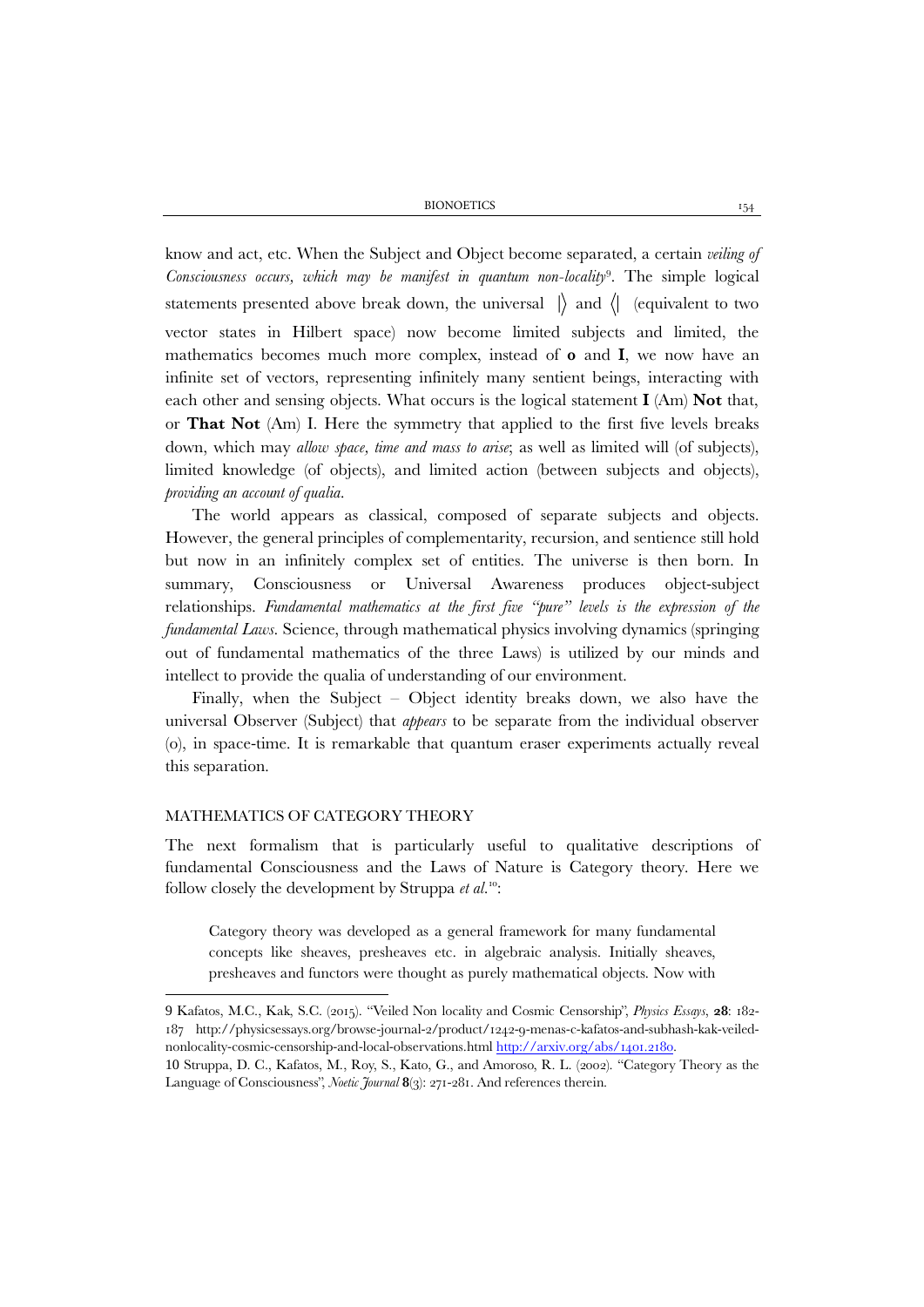the advancement of quantum cosmology it is believed that these abstract mathematical objects may play a significant role in physics... Here, a relationship between the flow of quantum information and the causal structure of a quantum space-time is discussed. The concept of elementary screens is defined here as set of events at which the observables of a holographic cosmological theory may be measured. These screens are spacelike-2 surfaces on which relevant degrees of freedom of the theory exist. Then they define a class of quantum space-times consisting of causal networks of such screens. This is known as screen networks. Also, in a partially ordered set of screens, in which two screens are related,  $s \leq t$ , when one of the future components of s precedes one of the past components t. There can be at most one edge (covering relation) from s to t. This means that, if s is in the immediate past of t, t can see one side of s.

Then one can turn a screen network into a network of elementary quantum mechanical systems. In doing so it is assumed that quantum information propagates without change between screens and undergoes non-trivial evolution only when going through a screen. This can be done by assigning a Hilbert space to every edge of the screen network, and two (unitary) evolution operators to each screen. Then we can define the *edge screen network (ES)* as the partially ordered set whose elements are edgesets, sets of space-like separated edges a,b, .... in the screen network *S*.

A *quantum screen network (QS)* can be defined as a *Functor* from the edge screen network *ES* to the category of Hilbert spaces.

Hence, *QS* is the *Functor*

 $OS: ES \rightarrow Hilb.$ 

Such that for every edge-set a in *ES* there is a finite-dimensional Hilbert space H(a) in *QS.*

Based on these concepts a discrete background independent holographic theory can be formulated where it is possible to build up a model of transmission of quantum information. In fact, an area of screen is defined as a measure of its capacity as a channel of flow of quantum information. However, this framework is its infancy and needs to be further developed. This may turn out to be a special case of our framework developed here."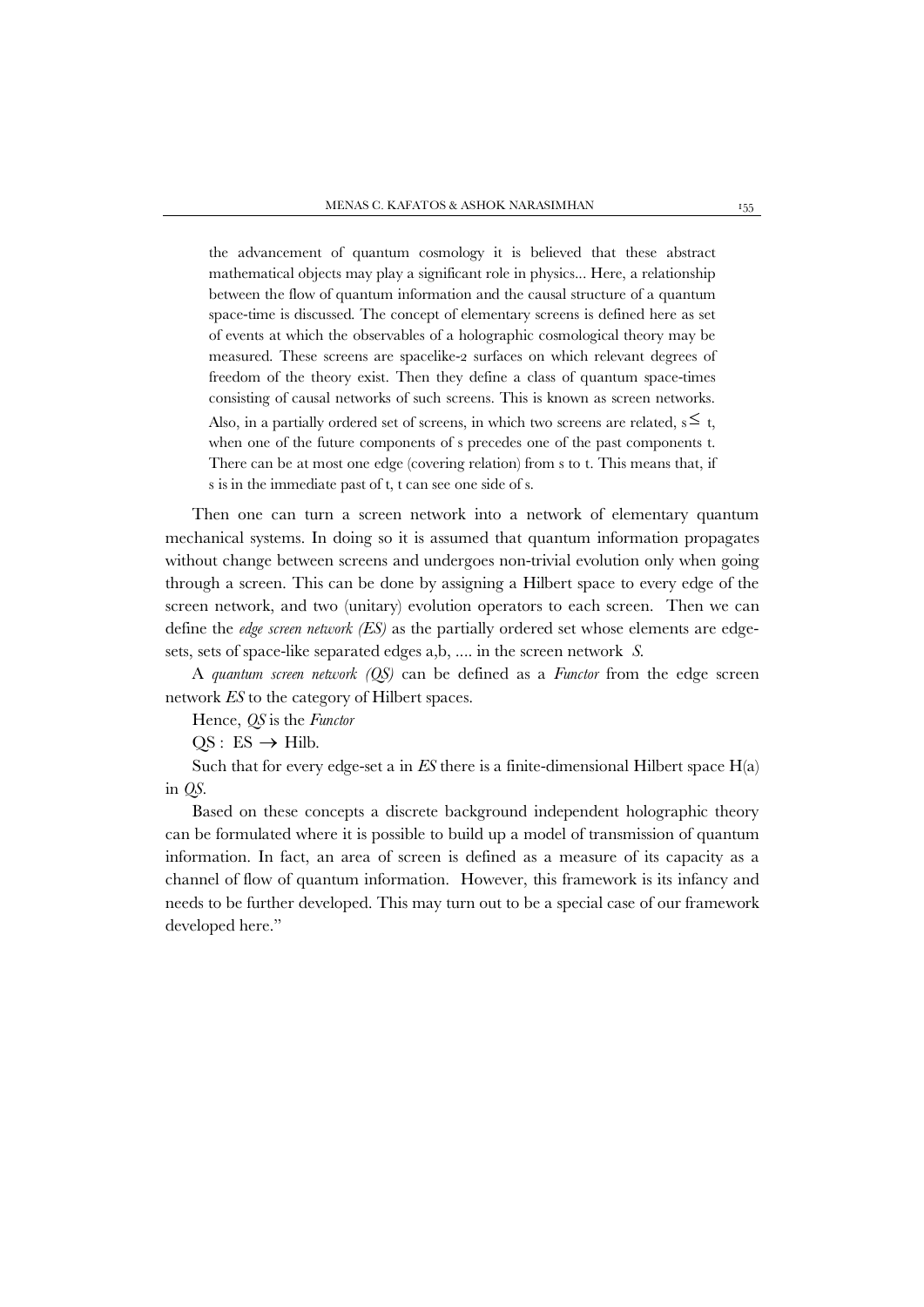

**Figure 2**: Given a topological space *T*: A sheaf on *T* is a triple **(***S, T, p)* where *S* is another topological space,  $p: S \rightarrow T$  is a continuous map, such that for any  $x$  in  $T$ , the fiber *p-1 (x)* is a topological Abelian group, with the topology induced by *S*. Sheaf can be generalized beyond groups.  $p^r(x)$  is a "stalk" for the sheaf *S*.

Various QM phenomena, which actually form subsets of the three Laws of Nature, can be discussed in the context of category theory, within universal Consciousness, as they apply to the physical world. Here we give a few examples:

*Complementarity*: Niels Bohr<sup>[11](#page-6-0)</sup> proposed the principle of complementarity in QM as a logical framework for the interactions of observers with nature, in the conscious construction of reality. Bohr maintained that the most fundamental complementarity is the relationship between object and subject. In QM, complementarity manifests in the wave/particle duality in the universe. If conscious entities are described as *presheaves* on T (where T is a general topological space), their *complementarity* nature is embedded in the very way in which presheaves and sheaves are constructed. Or, when sheaves are looked upon from the point of view of the triple  $(S,T,p)^{12}$  $(S,T,p)^{12}$  $(S,T,p)^{12}$ , they exhibit a localized nature, while when they are described through the notion of complete presheaves, they assume a diffuse character. Interestingly enough, while both descriptions are adequate ones, on each given theorem, only one or the other

<span id="page-6-0"></span><sup>11</sup> Bohr, N. (1934). *Atomic Theory and the Description of Nature*, Cambridge University Press, Cambridge. And, Bohr, N. (1958). *Atomic Physics and Human Knowledge*, Wiley, New York.

<span id="page-6-1"></span><sup>12</sup> This is beyond the scope of this work but for the mathematically interested: A sheaf on T is a triple  $(S,T,p)$  where S is another topological space, and p:  $S \rightarrow T$  is a continuous map such that for any x in T, the fiber  $p^{-1}(x)$  is a topological abelian group, with the topology induced by S on it.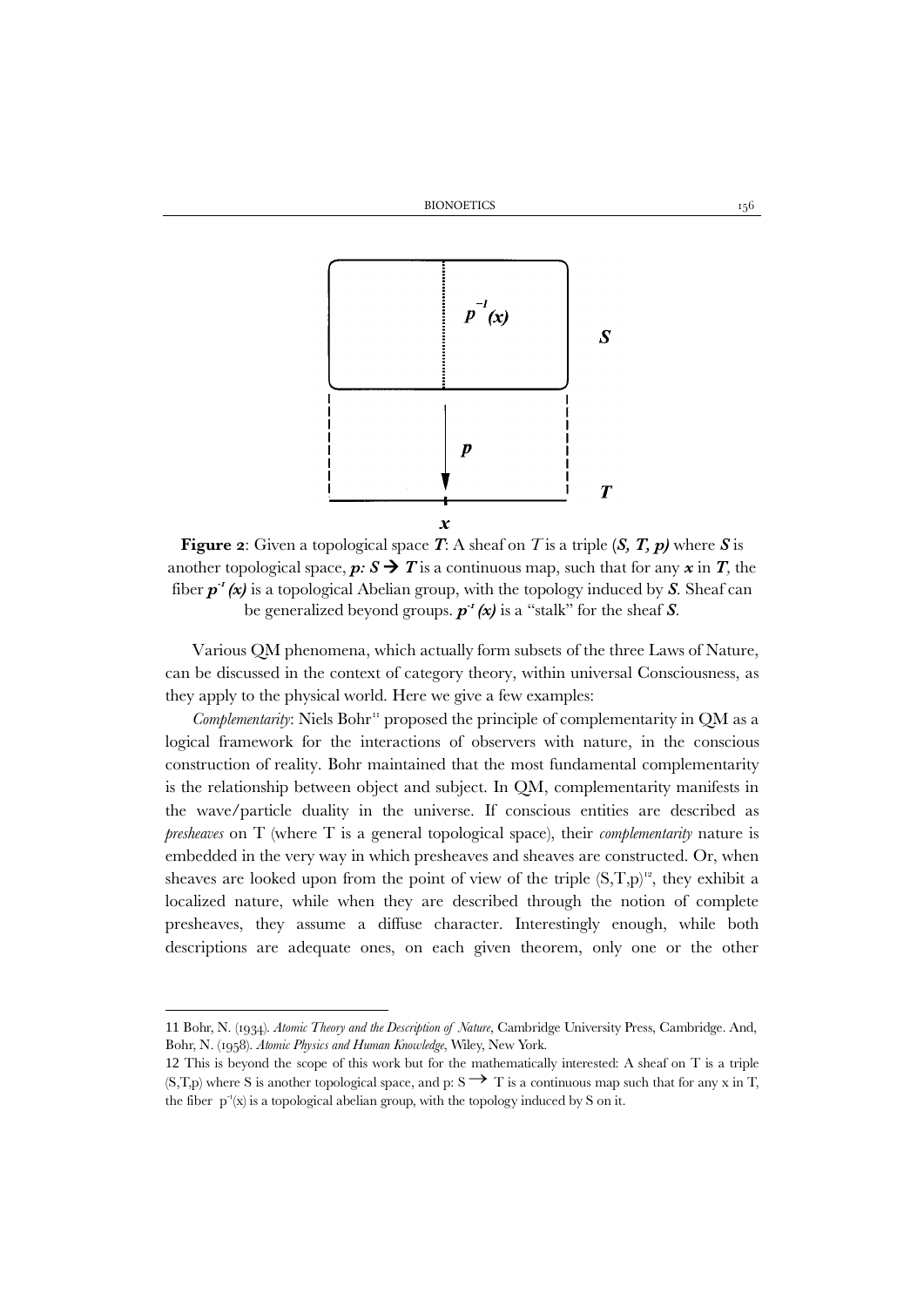representation is used in practice, in accordance with the principle of complementarity.

*Recursion* leads to structures and self-organization, embedded in scientific descriptions of the universe. The structures forming from recursive relationships at are self-organized at several different levels. At the lowest level one has *elements*, which come together to form *groups* or other algebraic structures. Furthermore, these algebraic structures come together to form *categories*, and beyond. Consciousness is responsible for self-organization and greater complexity at global levels. The arrow of forming more complex structures can be understood in category theory as "generalized time".

The QM phenomenon of *non-locality* arises as a typical property of an element of a sheaf (or a presheaf). Since T is generalized time (in physics known as space-time), an element of a sheaf is globally defined on such a space-time, but its local expressions are linked by properties which are non-local.

What has been presented here can be taken to the next level through the mathematical system of *temporal topos[13](#page-7-0)*of sheaf co-homology.

#### MATHEMATICS OF LAWS OF FORM

The last mathematical framework we examine is the *Laws of Form* developed by G. Spenser-Brown<sup>[14](#page-7-1)</sup>. In his words:

One of the motives prompting the furtherance of the present work was the hope of bringing together the investigations of the inner structure of our knowledge of the universe, as expressed in the mathematical sciences, and the investigations of its outer structure, as expressed in the physical sciences…our common experience of perception, the inside world, can be revealed by an extended study of the outside world, then an extended study of this inside world will reveal facts first met with the world outside: for what we approach, in either case, from one side or the other, is the common boundary between them."

We clearly have here a fundamental complementarity as realized by Spenser-Brown himself. As in Boolean algebras, Spenser-Brown developed primitive equations for his *calculus of indications*, utilizing definitions, axioms, theorems, etc. His primary arithmetic includes the following expressions, given in graphical form. Following the work of R. Pizzi[15,](#page-7-2) we present here some of the main expressions for the *indications*:

 $\overline{a}$ 

<sup>13</sup> Kato, G. (2013). *Elements of Temporal Topos*, Abramis, Suffolk, UK.

<span id="page-7-1"></span><span id="page-7-0"></span><sup>14</sup> Spencer-Brown, G. (1969). *The laws of Form*, Allen & Unwin, London.

<span id="page-7-2"></span><sup>15</sup> Pizzi, R. (2016) "Consciousness as Emergent Property of the Interaction between Cognitive Levels", in *Consciousness: Social Perspectives, Psychological Approaches and Current Research,* L. Alvarado (edit.), Chapter 10: 205-210, Nova Science Publishers.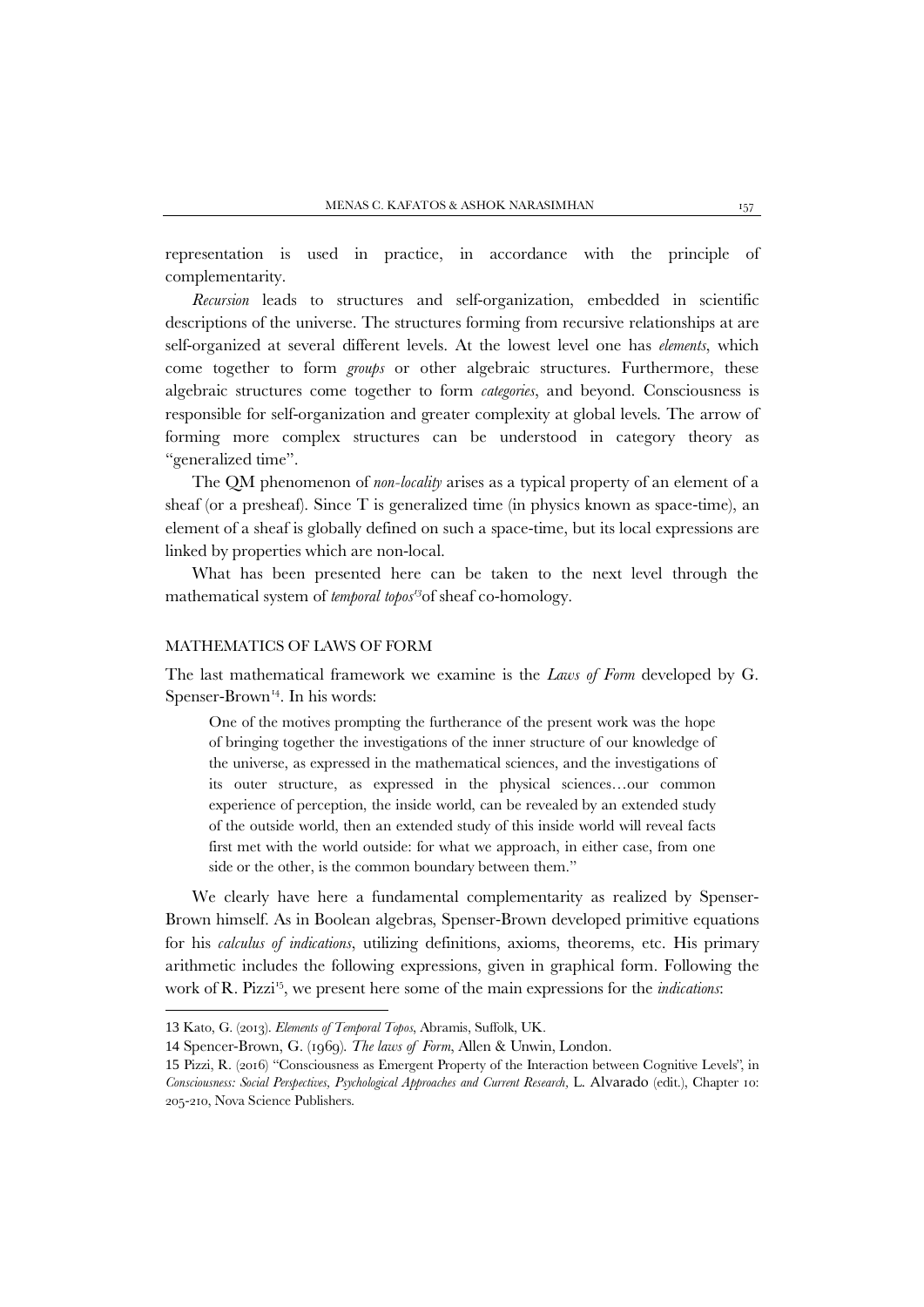Distinction (where any distinction is *indication of a value*)

• And Unmarked (*unmarked state* or *non-indication*) Blank



This calculus of indications is handling self-reference and making it consistent, by expressing extended forms like:



Where the expression f *re-enters* into itself, or *in-forms itself* as in Moebius ring.

Extending Spenser-Brown, Maturana and Valera<sup>[16](#page-8-0)</sup> introduced a third *autonomous* state<sup>14</sup>:

The basic idea is that self-reference is now included in the calculus, by introducing a third state which forms itself in an autonomous way by selfindication. The third state is *not reducible* to the laws of the two early states, but comes out from the co-operation of the elements of a two-valued systems.

According to B. Russell,

…Spencer Brown has revealed a new calculus of great power and simplicity.

<span id="page-8-0"></span><sup>16</sup> Maturana, H., Varela, F. (1973). *De Máquinas y Seres Vivos: Una teoría sobre la organización biológica*, Editorial Universitaria, Santiago.